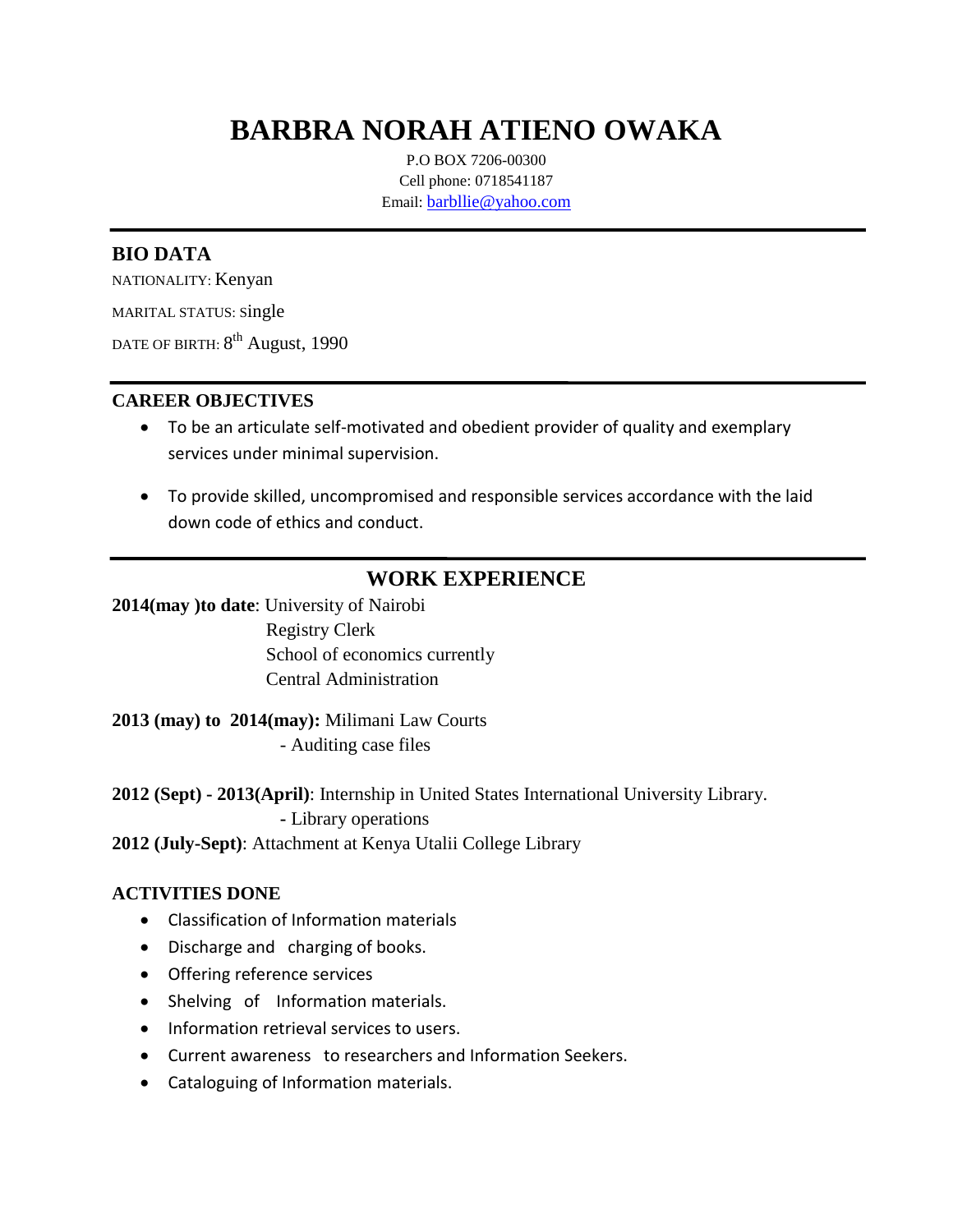Using mandarin library computer systems to discharge and charge information material.

**2012 (Jan-June)**: Attachment at High Court of Kenya Civil Archives.

### ACTIVITIES DONE

- Opening case files.
- Records Survey
- Appraisal.
- Attending to client queries.
- Data entry.

**2011 (Sept) – 2012 (Jan)**: Attachment at the Kenya National Archives, Documentation Services, and Records Management.

### ACTIVITIES DONE

- Records Management
- Conservation of documents
- Microfilming
- Retrieval Services
- User Education
- Processing researchers request.
- Description of documents
- Storage and retrieval of audio visual materials.

# **2011 (Aug - Sept)**: Attachment at Nairobi Law Courts

ACTIVITIES DONE

• Disposal of records.

## **EDUCATIONAL BACKGROUND**

**2011- To date**: Diploma in Information Science

**2009-2010**: Craft Certificate in Library, Archives and Information (Kenya National Examination Council)

**2005-2008**: Gitwe Girls Secondary School.

**1997-2004**: Buruburu 1 Primary School.

**HOBBIES**